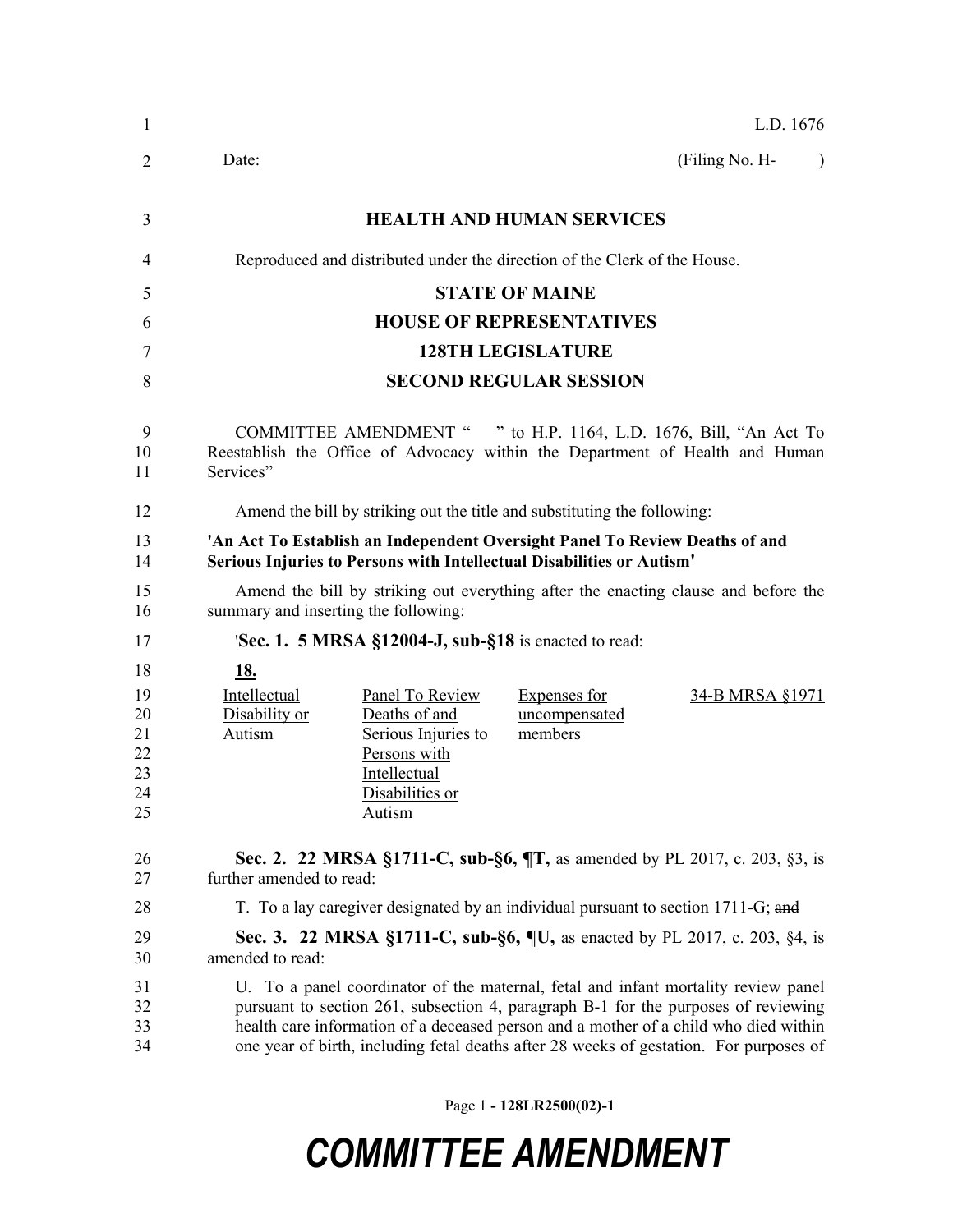this paragraph, "panel coordinator" has the same meaning as in section 261, subsection 1, paragraph E and "deceased person" has the same meaning as in section  $3 \t261$ , subsection 1, paragraph B-; and

**Sec. 4. 22 MRSA §1711-C, sub-§6, ¶V** is enacted to read:

 V. To the panel coordinator, appointed under Title 34-B, section 1972, subsection 1, of the Panel To Review Deaths of and Serious Injuries to Persons with Intellectual Disabilities or Autism, established in Title 5, section 12004-J, subsection 18, for the purposes of reviewing health care information of a person with an intellectual disability or autism receiving adult developmental services as defined in Title 34-B, section 1001, subsection 1-A who has died or experienced a serious injury in the last 11 12 months.

 **Sec. 5. 22 MRSA §3474, sub-§3, ¶C,** as corrected by RR 1991, c. 2, §80, is amended to read:

 C. A grand jury on its determination that access to those records is necessary in the conduct of its official business; and

 **Sec. 6. 22 MRSA §3474, sub-§3, ¶D,** as corrected by RR 1991, c. 2, §81, is amended to read:

 D. An advocacy agency conducting an investigation under chapter 961, United States Public Law 88-164, Title I, Part C or United States Public Law 99-319, regarding a developmentally disabled person or mentally ill person who is or who, within the last 90 days, was residing in a facility rendering care or treatment, when a complaint has been received by the agency or there is probable cause to believe that that individual has been subject to abuse or neglect, and that person does not have a legal guardian or the person is under public guardianship. The determination of which information and records are relevant to the investigation is made by agreement between the department and the agency.; and

- **Sec. 7. 22 MRSA §3474, sub-§3, ¶E** is enacted to read:
- E. The panel coordinator, appointed under Title 34-B, section 1972, subsection 1, of the Panel To Review Deaths of and Serious Injuries to Persons with Intellectual Disabilities or Autism, established in Title 5, section 12004-J, subsection 18.
- **Sec. 8. 34-B MRSA c. 1, sub-c. 9** is enacted to read:

### **SUBCHAPTER 9**

### **PANEL TO REVIEW DEATHS OF AND SERIOUS INJURIES TO PERSONS WITH INTELLECTUAL DISABILITIES OR AUTISM**

### **§1971. Panel To Review Deaths of and Serious Injuries to Persons with Intellectual Disabilities or Autism**

 The Panel To Review Deaths of and Serious Injuries to Persons with Intellectual Disabilities or Autism, referred to in this subchapter as "the panel," is established to conduct comprehensive, multidisciplinary reviews of cases of death of or serious injury to

Page 2 **- 128LR2500(02)-1**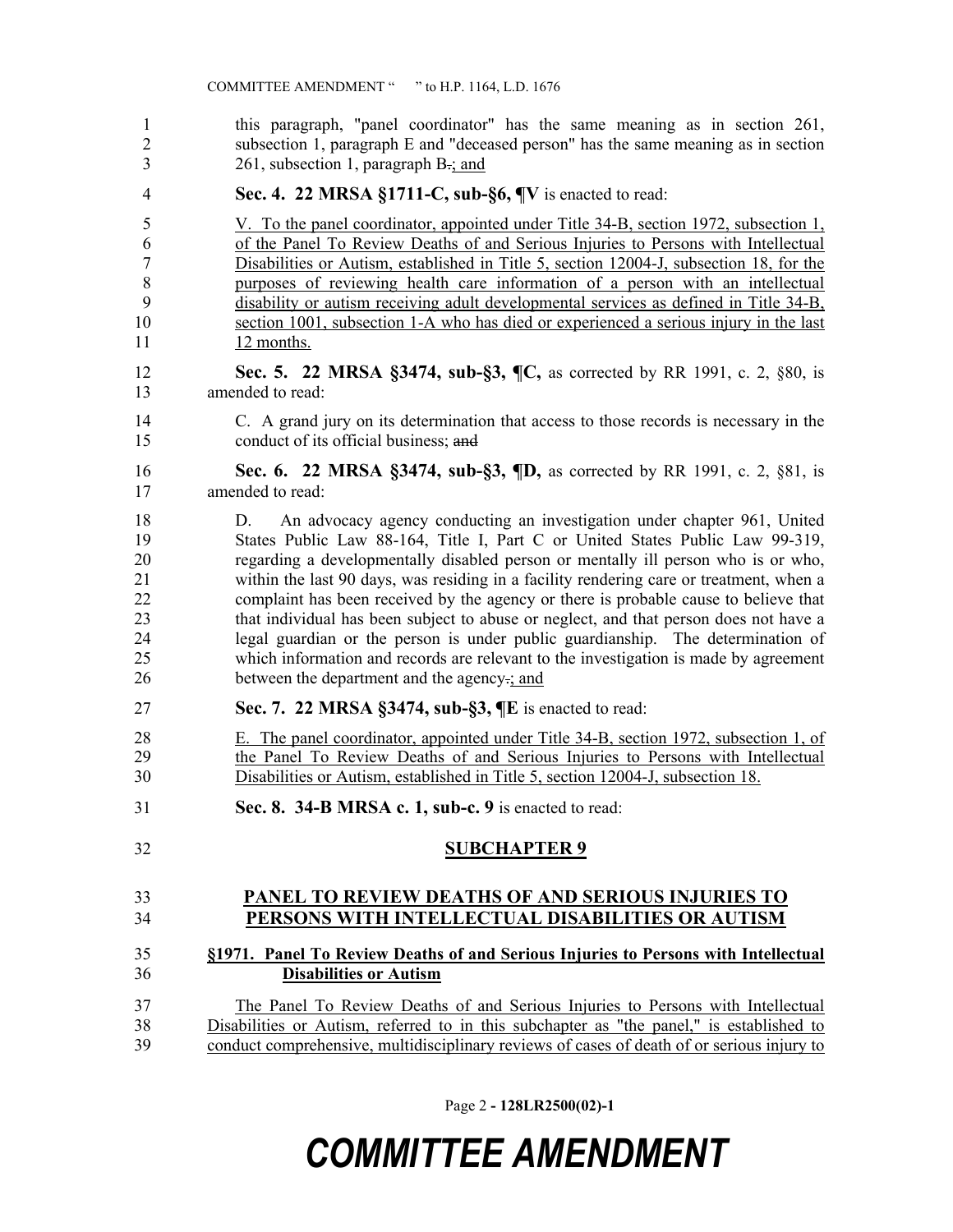| 1<br>$\overline{2}$ | persons with intellectual disabilities or autism receiving adult developmental services in<br>the State as described in this subchapter.                                                                                                                                  |
|---------------------|---------------------------------------------------------------------------------------------------------------------------------------------------------------------------------------------------------------------------------------------------------------------------|
| 3                   | §1972. Panel membership; compensation; staffing                                                                                                                                                                                                                           |
| 4                   | <b>1. Membership.</b> The panel consists of 14 members as provided in this subsection.                                                                                                                                                                                    |
| 5<br>6<br>7<br>8    | A. The commissioner shall appoint a member to the panel who is an employee of the<br>Maine Center for Disease Control and Prevention within the department and who is a<br>registered nurse. The member appointed pursuant to this paragraph is the panel<br>coordinator. |
| 9<br>10<br>11<br>12 | B. The Maine Developmental Services Oversight and Advisory Board, established in<br>Title 5, section 12004-J, subsection 15, shall appoint a member to the panel. The<br>board may appoint a new member to the panel annually or as the board determines<br>necessary.    |
| 13                  | C. The Governor shall appoint 4 members to the panel as follows:                                                                                                                                                                                                          |
| 14                  | (1) A representative of the judicial branch;                                                                                                                                                                                                                              |
| 15<br>16            | (2) A physician licensed under Title 32, chapter 36 or chapter 48 who is a<br>primary care physician;                                                                                                                                                                     |
| 17                  | (3) A law enforcement officer; and                                                                                                                                                                                                                                        |
| 18<br>19            | (4) A provider of community services to persons with intellectual disabilities or<br>autism in the State.                                                                                                                                                                 |
| 20                  | D. The President of the Senate shall appoint 4 members to the panel as follows:                                                                                                                                                                                           |
| 21<br>22            | (1) A nurse licensed in the State with expertise in intellectual disabilities or<br>autism;                                                                                                                                                                               |
| 23                  | (2) A person licensed to practice law in the State working in the public sector;                                                                                                                                                                                          |
| 24                  | (3) A person with expertise in forensic pathology; and                                                                                                                                                                                                                    |
| 25                  | (4) A person with expertise in the field of community mental health.                                                                                                                                                                                                      |
| 26<br>27            | E. The Speaker of the House of Representatives shall appoint 4 members to the panel<br>as follows:                                                                                                                                                                        |
| 28                  | (1) A person with expertise in the field of public health;                                                                                                                                                                                                                |
| 29                  | (2) A person licensed to practice law in the State working in the private sector;                                                                                                                                                                                         |
| 30<br>31            | (3) A person employed by a university or who is a doctoral candidate in a<br>relevant area of study; and                                                                                                                                                                  |
| 32<br>33            | (4) A provider of community services to persons with intellectual disabilities or<br>autism in the State.                                                                                                                                                                 |
| 34<br>35<br>36      | 2. Terms. The term of office of each member of the panel appointed under<br>subsection 1, not including the panel coordinator and the member appointed pursuant to<br>subsection 1, paragraph B, is 3 years. A member serves until a successor is appointed. A            |

Page 3 **- 128LR2500(02)-1**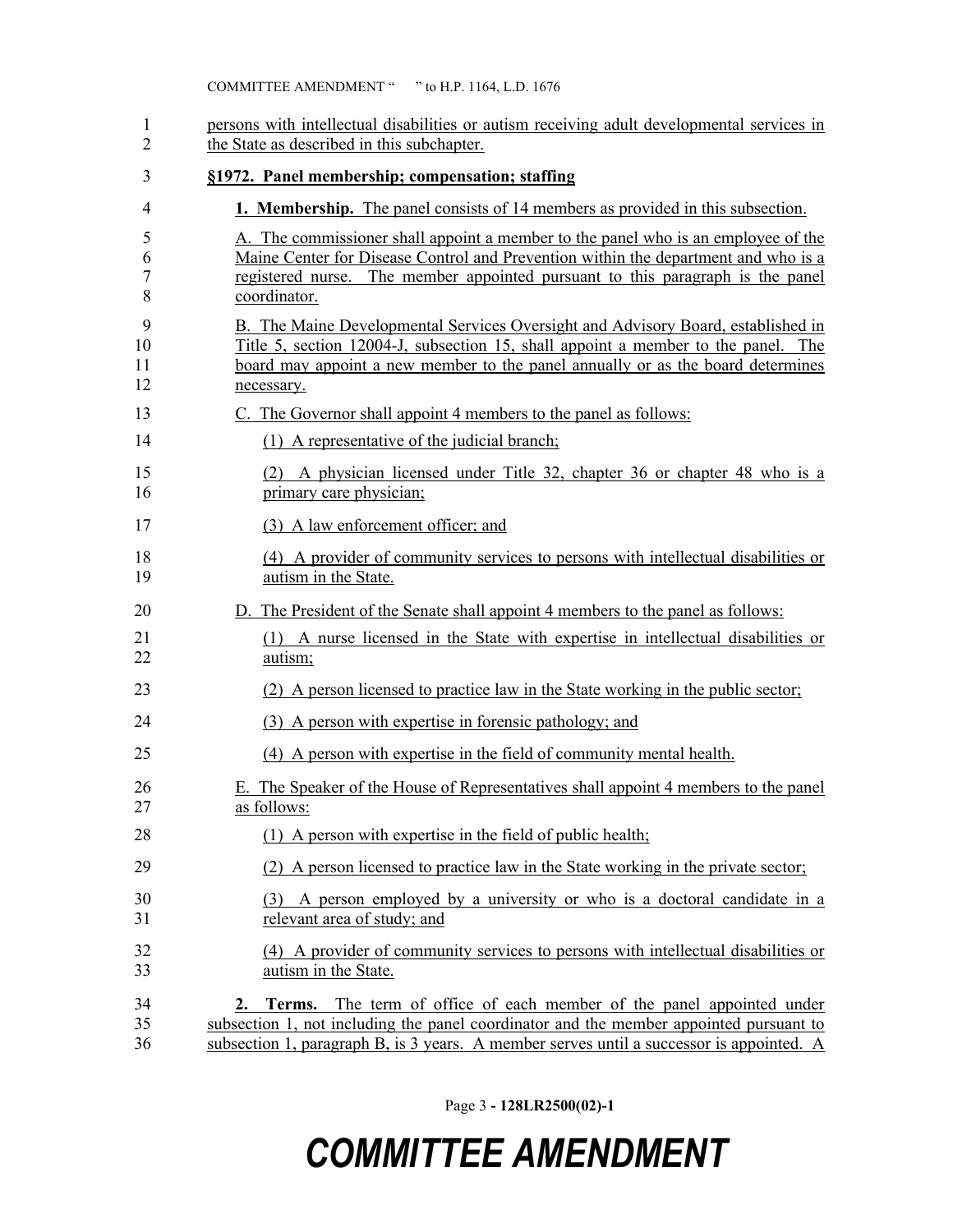| 1              | vacancy must be filled as soon as practicable by appointment for the unexpired term.                                                                       |
|----------------|------------------------------------------------------------------------------------------------------------------------------------------------------------|
| $\overline{2}$ | Members may be reappointed.                                                                                                                                |
| 3              | 3. Chair. Every year, the panel shall elect a chair from among its members.                                                                                |
| 4              | 4. Compensation. Members of the panel not otherwise compensated by their                                                                                   |
| 5              | employers or other entities whom they represent are entitled to reimbursement of                                                                           |
| 6              | reasonable expenses incurred in serving on the panel.                                                                                                      |
| 7              | <b>5. Panel coordinator duties; staffing.</b> The panel coordinator shall act as staff to the                                                              |
| 8              | panel. The panel coordinator may procure specialist expertise when the panel coordinator                                                                   |
| 9              | considers it necessary or when it is requested by the panel. The panel coordinator shall                                                                   |
| 10             | conduct an initial review as described in section 1973 of any death of or serious injury to                                                                |
| 11             | a person with an intellectual disability or autism receiving adult developmental services.                                                                 |
| 12             | The panel coordinator shall compile reports required pursuant to this subchapter.                                                                          |
| 13             | §1973. Initial review by the panel coordinator                                                                                                             |
| 14             | The panel coordinator shall conduct an initial review of any death of or serious injury                                                                    |
| 15             | to a person with an intellectual disability or autism receiving adult developmental                                                                        |
| 16             | services to determine whether to refer a case to the panel for a review. The panel                                                                         |
| 17             | coordinator shall refer a case to the panel if the panel coordinator determines that any of                                                                |
| 18             | the following circumstances exist:                                                                                                                         |
| 19             | 1. Unexpected. The death or serious injury was unexpected;                                                                                                 |
| 20             | <b>2. Preventable.</b> Facts and circumstances indicate that the death or serious injury                                                                   |
| 21             | could have been prevented;                                                                                                                                 |
| 22             | 3. System issues. Issues with the system of care described in section 5003-A are                                                                           |
| 23             | implicated; or                                                                                                                                             |
| 24             | 4. Other issues. Other issues related to the case indicate the case should be                                                                              |
| 25             | reviewed.                                                                                                                                                  |
| 26             | §1974. Access to information and records                                                                                                                   |
| 27             | <b>1. Department records.</b> Notwithstanding any other provision of law, the panel                                                                        |
| 28             | coordinator may access information or records from the department determined by the                                                                        |
| 29             | panel coordinator to be necessary to carry out the panel coordinator's responsibilities.                                                                   |
| 30             | The department shall provide the panel coordinator with direct access to the information                                                                   |
| 31             | or records or provide information or records necessary and relevant as soon as practicable                                                                 |
| 32             | upon oral or written request of the panel coordinator. Records that must be provided                                                                       |
| 33             | include, but are not limited to, the following:                                                                                                            |
| 34             | A. Personal plans developed pursuant to section 5470-B;                                                                                                    |
| 35             | B. Service plans and agreements developed pursuant to section 5471;                                                                                        |
| 36<br>37       | Documents from providers of residential services to persons with intellectual<br>C.<br>disabilities or autism pursuant to chapters 5 and 6 or caseworkers; |
| 38             | D. Documents related to any adult protective case or investigation;                                                                                        |

Page 4 **- 128LR2500(02)-1**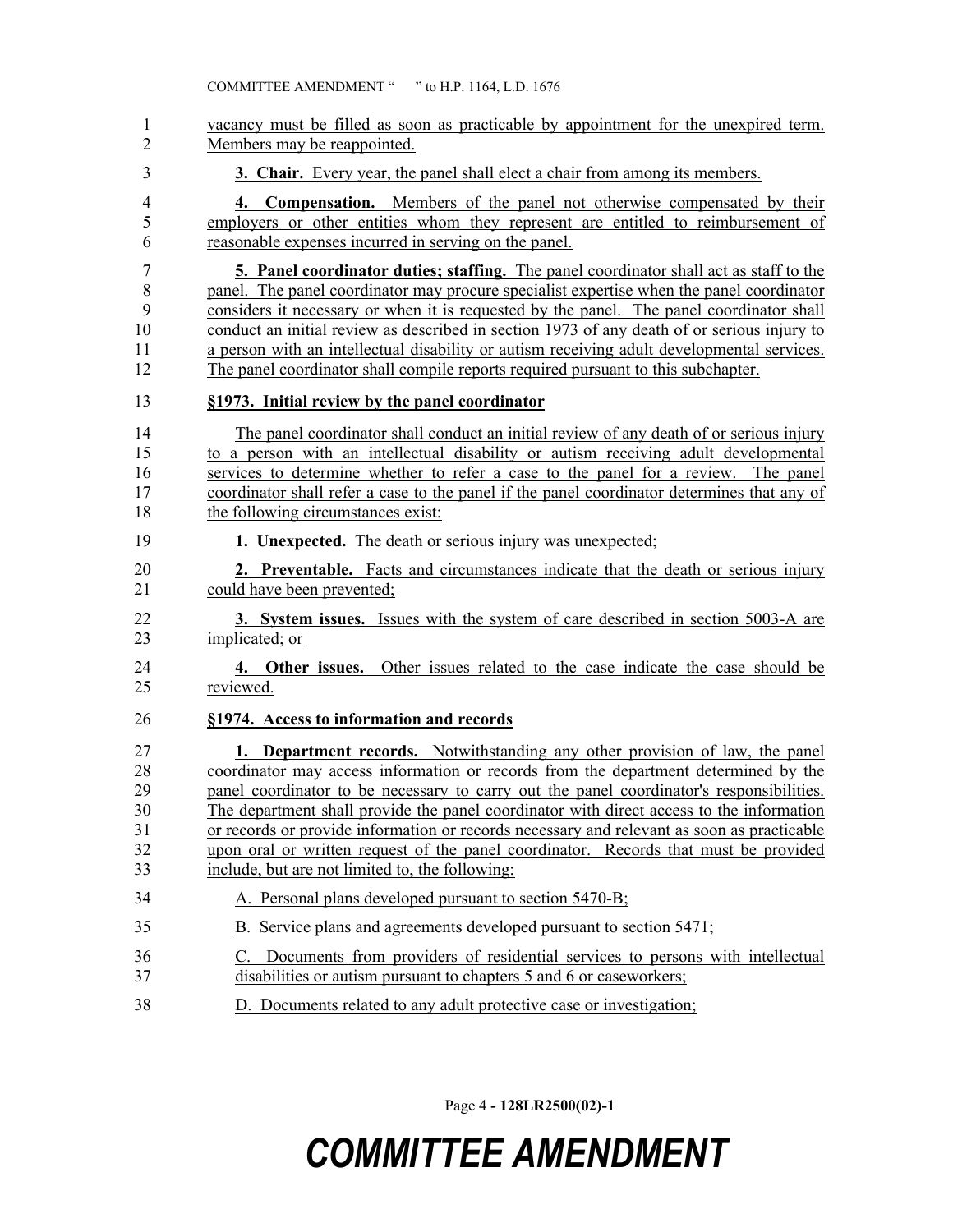- E. Reports related to a person with an intellectual disability or autism who was receiving adult developmental services of incidents that occurred in the 12-month period prior to the person's death or serious injury;
- F. Death certificates;
- G. Health care information related to a person with an intellectual disability or autism who was receiving adult developmental services from the 12-month period prior to the person's death or serious injury. For the purposes of this paragraph, "health care information" has the same meaning as in Title 22, section 1711-C, subsection 1, paragraph E; and
- H. Records from any autopsy performed on a deceased person.

 **2. Duty to provide records.** A person that possesses medical records or information 12 that is necessary and relevant to the review under section 1973 shall provide those medical records or information to the panel coordinator as soon as practicable. This subsection does not authorize the disclosure of a record generated by a hospital that is otherwise confidential, including, but not limited to, a sentinel event record, a root cause analysis and a professional competency review. As used in this subsection, "sentinel 17 event" has the same meaning as in Title 22, section 8752, subsection 4-A and "root cause" analysis" has the same meaning as in Title 22, section 8752, subsection 3-B.

#### **§1975. Cases referred to the panel by others**

 A case of death of or serious injury to a person with an intellectual disability or autism receiving adult developmental services may be referred to the panel by the commissioner, the agency designated as the protection and advocacy agency for persons with disabilities pursuant to Title 5, section 19502, a member of the panel or any other person who presents credible evidence, as determined by the panel coordinator, that a death of or serious injury to a person with an intellectual disability or autism receiving adult developmental services warrants review by the panel.

#### **§1976. Monthly report**

 The panel coordinator shall compile a monthly report that includes a list of all cases of death of or serious injury to a person with an intellectual disability or autism receiving adult developmental services reviewed by the panel coordinator, a list of all cases the panel coordinator has referred for review to the panel and a list of all cases referred pursuant to section 1975. For each case referred for review, the report must include the name of the person receiving adult developmental services who has died or experienced serious injury, the name of the guardian, the status of guardianship and a short description of the circumstances of the death or serious injury that occurred. The panel coordinator shall provide the monthly report to the panel, the department and the Maine Developmental Services Oversight and Advisory Board, established in Title 5, section 12004-J, subsection 15. The monthly report compiled pursuant to this section is not a public record as defined in Title 1, section 402, subsection 3.

#### **§1977. Review by the panel**

 **1. Cases reviewed by the panel.** The panel shall review all cases of death of or serious injury to a person with an intellectual disability or autism receiving adult

Page 5 **- 128LR2500(02)-1**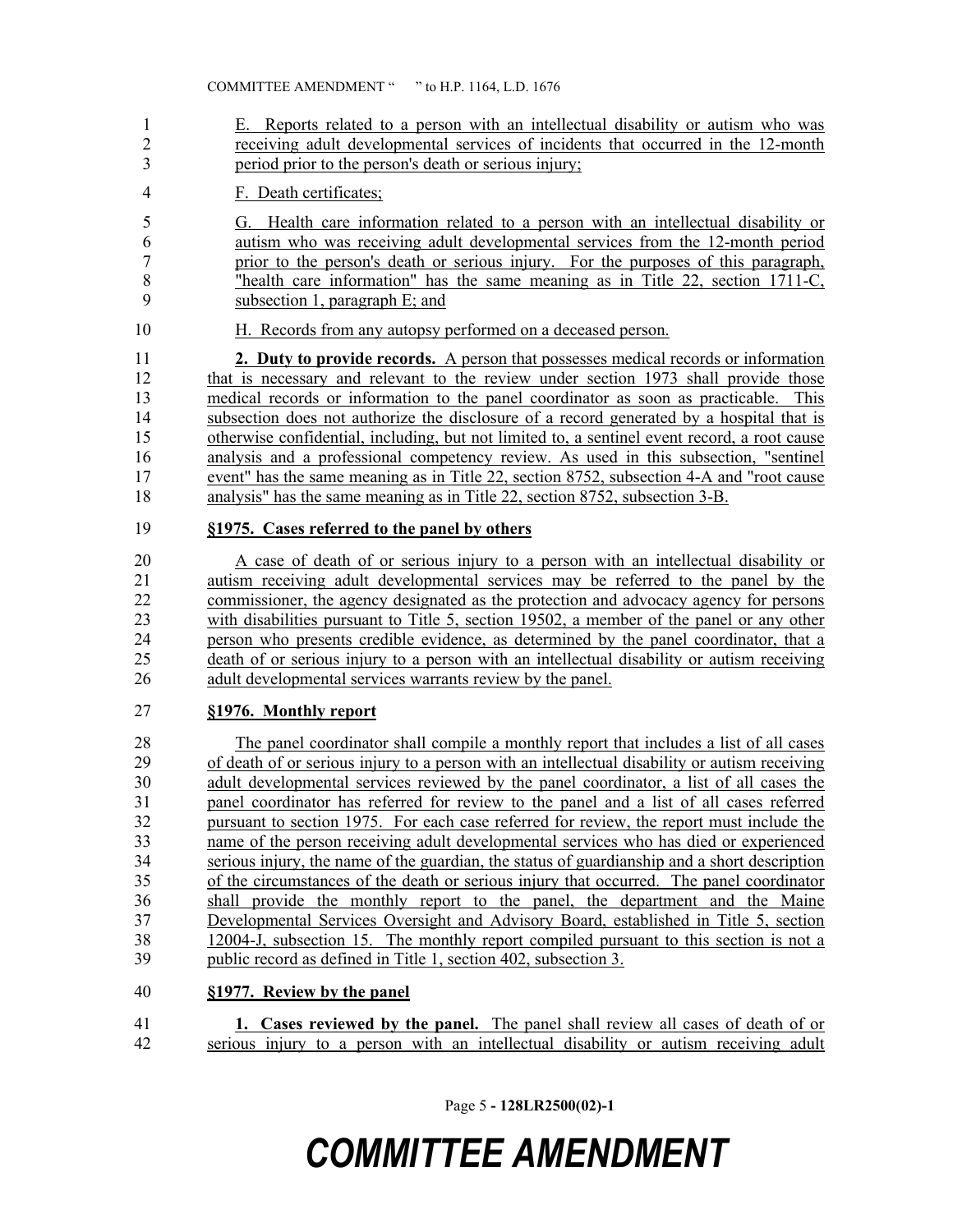developmental services that are referred by the panel coordinator or are referred pursuant 2 to section 1975; all medical examiner cases pursuant to Title 22, section 3025, subsection 2.1 a paragraph E that pertain to a person with an intellectual disability or autism who 1, paragraph E that pertain to a person with an intellectual disability or autism who received adult developmental services; all cases from the last 12 months that are reported incidents pursuant to section 5604-A; and all cases of death or serious injury that are being reviewed by the Maine Developmental Services Oversight and Advisory Board, established in Title 5, section 12004-J, subsection 15. The panel may also choose to 8 review any other case from the monthly report of the panel coordinator under section 1976.

 **2. Records provided to the panel.** The panel coordinator shall determine records as listed in section 1974 that must be made available to the panel for the purpose of reviewing cases of death of or serious injury to persons with intellectual disabilities or autism receiving adult developmental services. The panel coordinator shall maintain custody of all records.

 **3. Review.** A review of a case conducted by the panel is intended to be a thorough evaluation of circumstances surrounding the death of or serious injury to a person with an intellectual disability or autism receiving adult developmental services, including the overall care of the person, quality of life issues, the death or serious injury event and medical care preceding the event. The review must also include any determination of whether the case is suspicious.

 **4. Investigations.** A review under this section is subject to and may not interfere with the authority and responsibility of the Attorney General to investigate and prosecute homicides pursuant to Title 5, section 200-A.

### **§1978. Report of findings**

 After a review of all materials related to a case of death of or serious injury to a person with an intellectual disability or autism receiving adult developmental services reviewed by the panel pursuant to section 1977, the panel shall make findings and recommendations and submit those findings and recommendations in a report to the commissioner and to the Maine Developmental Services Oversight and Advisory Board, established in Title 5, section 12004-J, subsection 15. The report must identify trends and patterns in deaths or serious injuries that indicate necessary systemic changes and reforms in the delivery of services to reduce adverse outcomes for persons with intellectual disabilities or autism receiving adult developmental services as well as recommendations for corrective actions. All personally identifying information must be removed from the report before it is submitted to the commissioner and the Maine Developmental Services Oversight and Advisory Board.

### **§1979. Legislative reports**

 **1. Annual report.** The panel shall provide to the joint standing committee of the Legislature having jurisdiction over health and human services matters an annual report by January 30th with data regarding the number of deaths of and serious injuries to persons with intellectual disabilities or autism receiving adult developmental services, the number of cases reviewed by the panel, the number of cases determined suspicious, actions taken on recommendations submitted to the commissioner and the Maine

Page 6 **- 128LR2500(02)-1**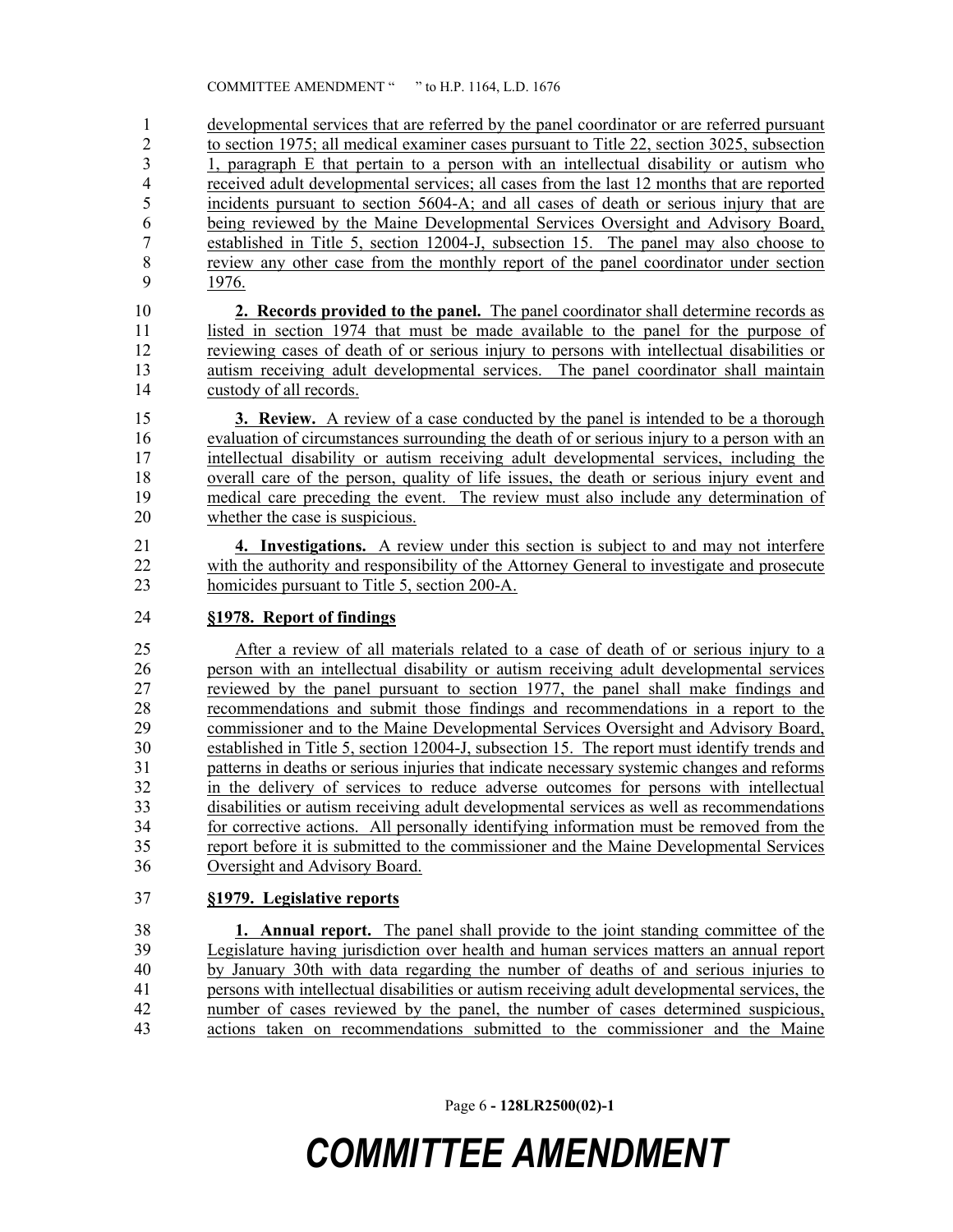Developmental Services Oversight and Advisory Board, established in Title 5, section 12004-J, subsection 15, and a summary of findings and recommendations.

 **2. Trend analyses.** The panel may provide to the joint standing committee of the Legislature having jurisdiction over health and human services matters a periodic report with trend analyses if the panel determines that such a report is necessary. Any periodic trend analysis report that is submitted must be developed in conjunction with the commissioner and the Maine Developmental Services Oversight and Advisory Board, established in Title 5, section 12004-J, subsection 15.

### **§1980. Confidentiality**

 Any information or record accessed by or provided to the panel coordinator or the panel pursuant to this subchapter that is designated confidential pursuant to state or federal law by the official, agency or other entity providing the information or record must be maintained as confidential by the panel coordinator and the panel.

 **Sec. 9. Initial appointments; staggered terms.** Notwithstanding the Maine Revised Statutes, Title 34-B, section 1972, subsection 2, of the initial appointments to the Panel To Review Deaths of and Serious Injuries to Persons with Intellectual Disabilities or Autism, the Governor shall appoint one member to serve an initial term of one year, 2 members to serve an initial term of 2 years and one member to serve an initial term of 3 years; the President of the Senate shall appoint 2 members to serve an initial term of one year, one member to serve an initial term of 2 years and one member to serve an initial term of 3 years; and the Speaker of the House of Representatives shall appoint one member to serve an initial term of one year, one member to serve an initial term of 2 years and 2 members to serve an initial term of 3 years.

 **Sec. 10. Appropriations and allocations.** The following appropriations and allocations are made.

#### **HEALTH AND HUMAN SERVICES, DEPARTMENT OF**

#### **Maine Center for Disease Control and Prevention 0143**

 Initiative: Provides funding for one Health Services Consultant position to be the panel coordinator for the Panel To Review Deaths of and Serious Injuries to Persons with Intellectual Disabilities or Autism.

| 31 | <b>GENERAL FUND</b>           | 2017-18 | 2018-19  |
|----|-------------------------------|---------|----------|
| 32 | POSITIONS - LEGISLATIVE COUNT | 0.000   | 1.000    |
| 33 | <b>Personal Services</b>      | \$0     | \$84,899 |
| 34 | All Other                     | \$0     | \$6,286  |
| 35 |                               |         |          |
| 36 | <b>GENERAL FUND TOTAL</b>     | \$0     | \$91,185 |
| 37 |                               |         |          |

#### **SUMMARY**

 This amendment, which is the majority report of the committee, replaces the bill. It establishes the Panel To Review Deaths of and Serious Injuries to Persons with

Page 7 **- 128LR2500(02)-1**